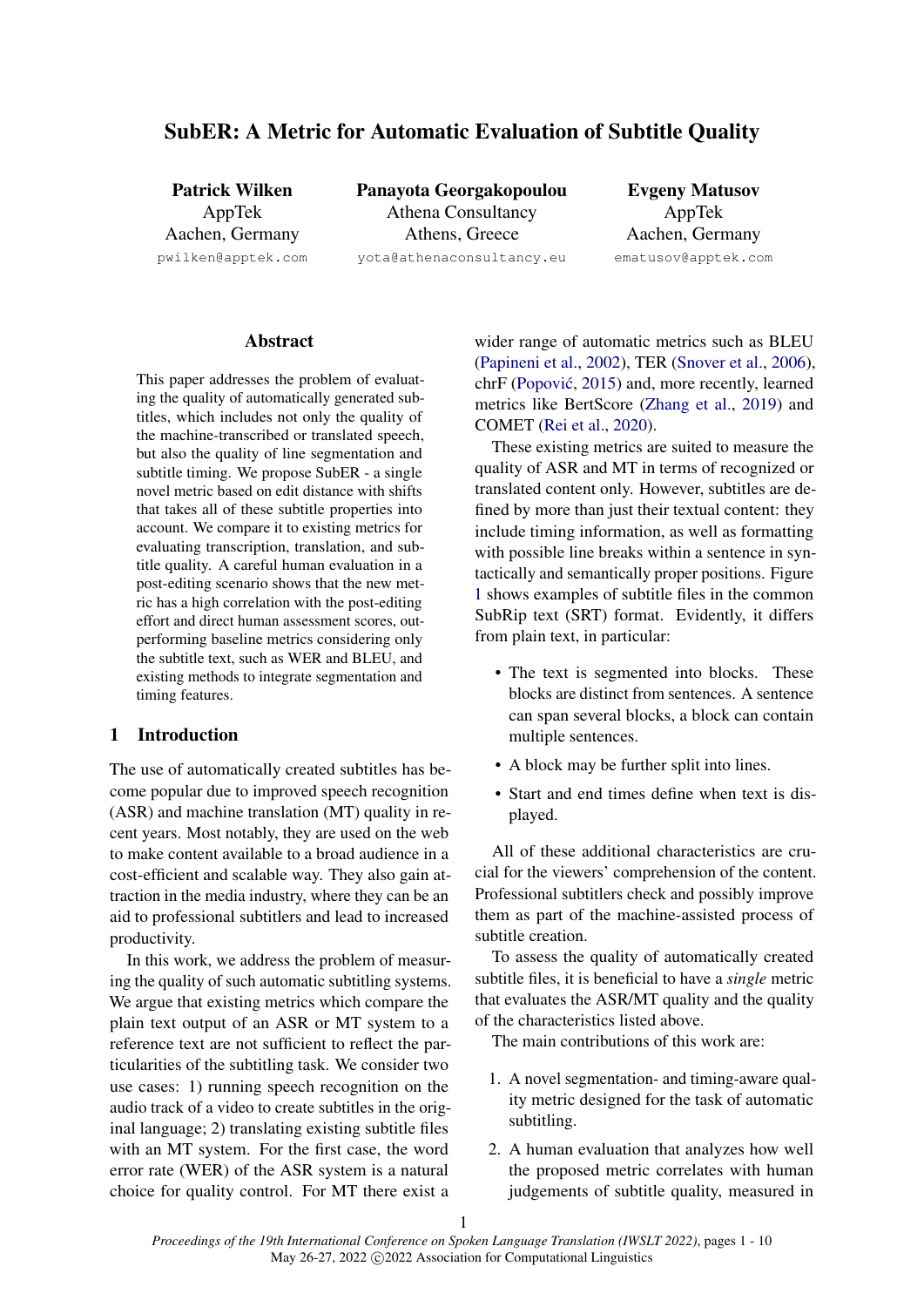```
694
00:50:45,500 \rightarrow 00:50:47,666For the brandy and champagne
you bought me.
695
00:50:47,750 \rightarrow 00:50:51,375As I remember, it was the booze that
put you to sleep a little prematurely.
696
00:50:52,208 \rightarrow 00:50:54,291Ladies and gentlemen,
697
00:50:54,916 -> 00:50:57,291the dance is about to begin.
                                               634
                                               00:50:44,960 -> 00:50:47,680For the champagne
                                               and brandy you bought me.
                                               635
                                               00:50:47,760 \rightarrow 00:50:51,200As I recall, the booze put you
                                               to sleep a little prematurely.
                                               636
                                               00:50:52,200 \rightarrow 00:50:57,120Ladies and gentlemen,
                                               the dance is about to begin.
```
Figure 1: Two examples of subtitles in SRT format for the same video excerpt. Note the different line and block segmentation. Also note that subtitles on the right have been condensed for improved readability.

post-editing effort as well as direct assessment scores.

3. The publication of a scoring tool to calculate the proposed metric as well as many baseline metrics, directly operating on subtitle files: <https://github.com/apptek/SubER>

# 2 Subtitle Quality Assessment in the Media Industry

Related to this work are subtitling quality metrics used in the media industry. The most widely used ones to date are NER [\(Romero-Fresco and Pérez,](#page-9-2) [2015\)](#page-9-2) and NTR [\(Romero-Fresco and Pöchhacker,](#page-8-3) [2017\)](#page-8-3) for live subtitle quality, the former addressing intralingual subtitles or captions and the latter interlingual ones.

Offline interlingual subtitles have traditionally been assessed on the basis of internal quality guidelines and error typologies produced by media localization companies. To address this gap, the FAR model [\(Pedersen,](#page-8-4) [2017\)](#page-8-4) was developed and there have also been attempts to implement a version of  $MQM<sup>1</sup>$  $MQM<sup>1</sup>$  $MQM<sup>1</sup>$ .

None of the above metrics, however, are automatic ones. They require manual evaluation by an expert to categorize errors and assign appropriate penalties depending on their severity. This makes their use costly and time-consuming. In this work we therefore address automatic quality assessment of subtitle files by comparing them to a professionally created reference.

## 3 Automatic Metrics for Subtitling

# <span id="page-1-2"></span>3.1 Baseline Approaches

When subtitling in the original language of a video, the baseline quality measurement is to calculate word error rate (WER) against a reference transcription. Traditionally, WER is computed on lowercased words and without punctuation. We show results for a cased and punctuated variant as well, as those are important aspects of subtitle quality. Because of the efficiency of the Levenshtein algorithm, WER calculation can be done on the whole file without splitting it into segments.

For translation, automatic metrics are usually computed on sentence level. [Karakanta et al.](#page-8-5) [\(2020a\)](#page-8-5) and other related work assumes hypothesisreference sentence pairs to be given for subtitle scoring. However, in the most general case we only have access to the reference subtitle file and the hypothesis subtitle file to be scored. They do not contain any explicit sentence boundary information. To calculate traditional MT metrics (BLEU, TER and chrF), we first define reference segments and then align the hypothesis subtitle text to these reference segments by minimizing the edit distance ("Levenshtein alignment") [\(Matusov et al.,](#page-8-6) [2005\)](#page-8-6). Two choices of reference segments are reasonable: 1) subtitle blocks; 2) sentences, split according to simple rules based on sentence-final punctuation, possibly spanning across subtitle blocks. Only for the case of translation from a subtitle template, which preserves subtitle timings, there is a third option, namely to directly use the parallel subtitle blocks as units without any alignment step. This makes the metric sensitive to how translated

<span id="page-1-1"></span><sup>&</sup>lt;sup>1</sup>Multidimensional Quality Metrics (MQM) Definition http://www.qt21.eu/mqm-definition/definition-2015-12- 30.html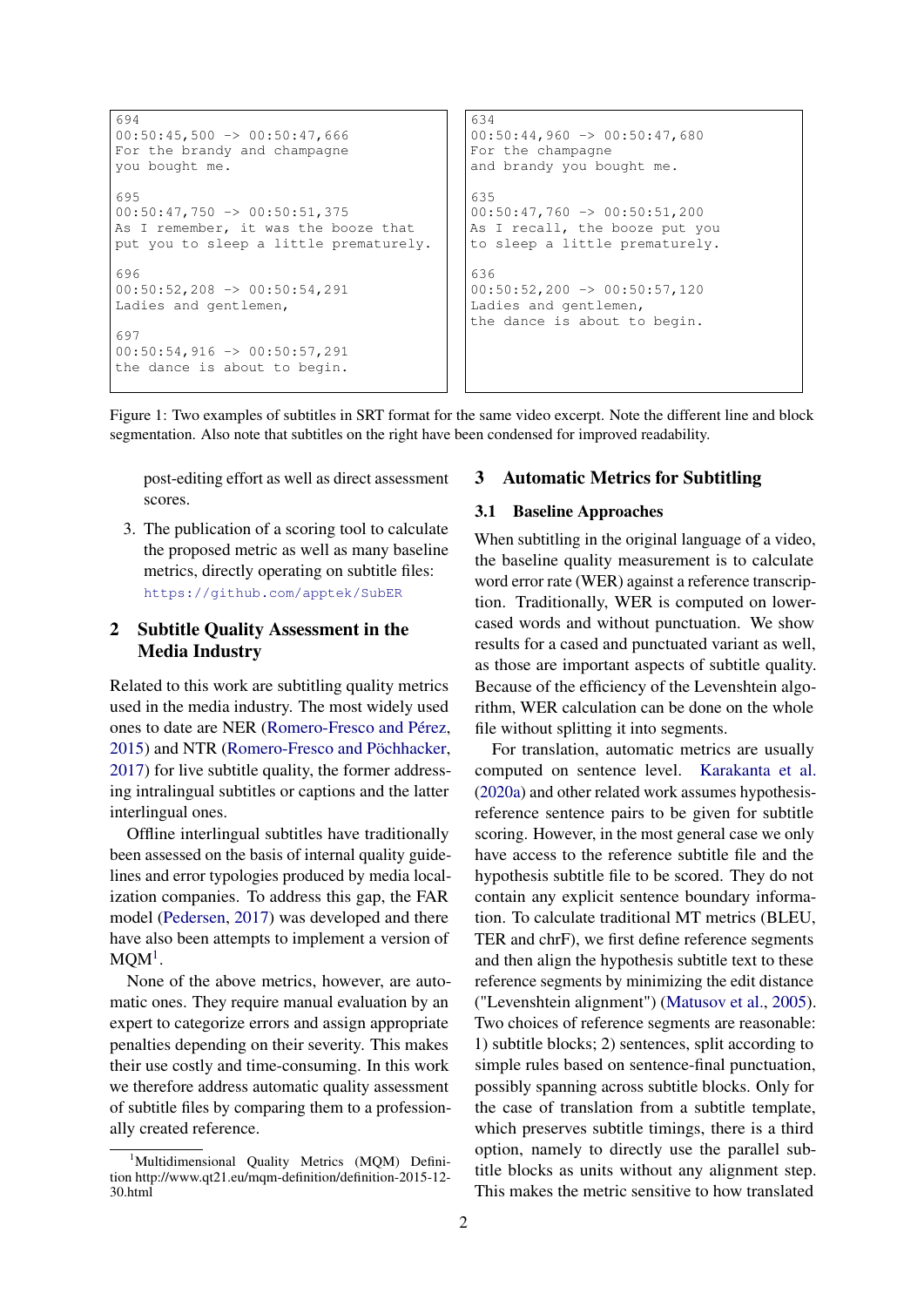sentences are distributed among several subtitles, which is a problem a subtitle translation system has to solve.

To evaluate subtitle segmentation quality in isolation, [Alvarez et al.](#page-8-7) [\(2017\)](#page-8-7); [Karakanta et al.](#page-8-8) [\(2020b,](#page-8-8)[c\)](#page-8-9) calculate precision and recall of predicted breaks. Such an analysis is only possible when the subtitle text to be segmented is fixed and the only degree of freedom is the position of breaks. We however consider the general case, where subtitles that differ in text, segmentation and timing are compared and evaluated.

# 3.2 Line Break Tokens

A simple method to extend the baseline metrics to take line and subtitle breaks into account is to insert special tokens at the corresponding positions into the subtitle text [\(Karakanta et al.,](#page-8-5) [2020a;](#page-8-5) [Matusov](#page-8-10) [et al.,](#page-8-10) [2019\)](#page-8-10). Figure [2](#page-3-0) shows an example. The automatic metrics treat these tokens as any other word, e.g. BLEU includes them in n-grams, WER and TER count edit operations for them. Therefore, subtitles with a segmentation not matching the reference will get lower scores.

# <span id="page-2-0"></span>3.3 Timing-Based Segment Alignment

The time alignment method proposed in [Cherry](#page-8-11) [et al.](#page-8-11) [\(2021\)](#page-8-11) to calculate t-BLEU is an alternative to Levenshtein hypothesis-to-reference alignment that offers the potential advantage of punishing mistimed words. It uses interpolation of the hypothesis subtitle timings to word-level. Mistimed words may get assigned to a segment without a corresponding reference word, or will even be dropped from the hypothesis if they do not fall into any reference segment.

In this work we consider translation from a template file, thus time alignment is equivalent to using subtitle blocks as unit. However, for the transcription task, where subtitle timings of hypothesis and reference are different, we analyze a variant of WER that operates on "t-BLEU segments", i.e. allows for word matches only if hypothesis and reference word are aligned in time (according to interpolated hypothesis word timings). We refer to this variant as t-WER.

#### 3.4 New Metric: Subtitle Edit Rate (SubER)

None of the above-mentioned metrics considers *all* of the relevant information present in a subtitle file, namely subtitle text, line segmentation and timing. We therefore propose a new metric called subtitle edit rate (SubER) that attempts to cover all these aspects, and on top avoids segmentation of the subtitle files into aligned hypothesis-reference pairs as a pre-processing step.

We choose TER [\(Snover et al.,](#page-9-0) [2006\)](#page-9-0) as the basis of SubER because of its interpretability, especially in the case of post-editing. It corresponds to the number of edit operations, namely substitutions, deletions, insertions and shifts of words that are required to turn the hypothesis text into the reference. Also, it allows for easy integration of segmentation and timing information by extending it with break edit operations and time-alignment constraints.

We define the SubER score to be the minimal possible value of (read "#" as "number of"):

$$
SubER = \frac{\text{# word edits} + \text{# break edits} + \text{# shifts}}{\text{# reference words} + \text{# reference breaks}}
$$

where

- a hypothesis word is only regarded as correct (no edit) if it is part of a subtitle that overlaps in time with the subtitle containing the matching reference word (otherwise edits are required, e.g. deletion + insertion).
- word edits are insertions, deletions and substitutions of words, substitutions being only allowed if the hypothesis and reference word are from subtitles that overlap in time.
- break edits are insertions, deletions and substitutions of breaks, treated as additional tokens (<eol> and <eob>) inserted at the positions of the breaks. Substitutions are only allowed between end-of-line and end-of-block, not between a word and a break, and the same time-overlap condition as for word substitution applies.
- shifts are movements of one or more adjacent hypothesis tokens to a position of a matching phrase in the reference. Only allowed if all the shifted words come from a hypothesis subtitle that overlaps in time with the subtitle of the matching reference word. The shifted phrase may consist of any combination of words and break tokens.

We only consider subtitle timings present in the subtitle files, as opposed to interpolating timings of words as done by [Cherry et al.](#page-8-11) [\(2021\)](#page-8-11). This avoids hypothesis words "falling off the edges" of reference subtitles, e.g. in case the hypothesis subtitle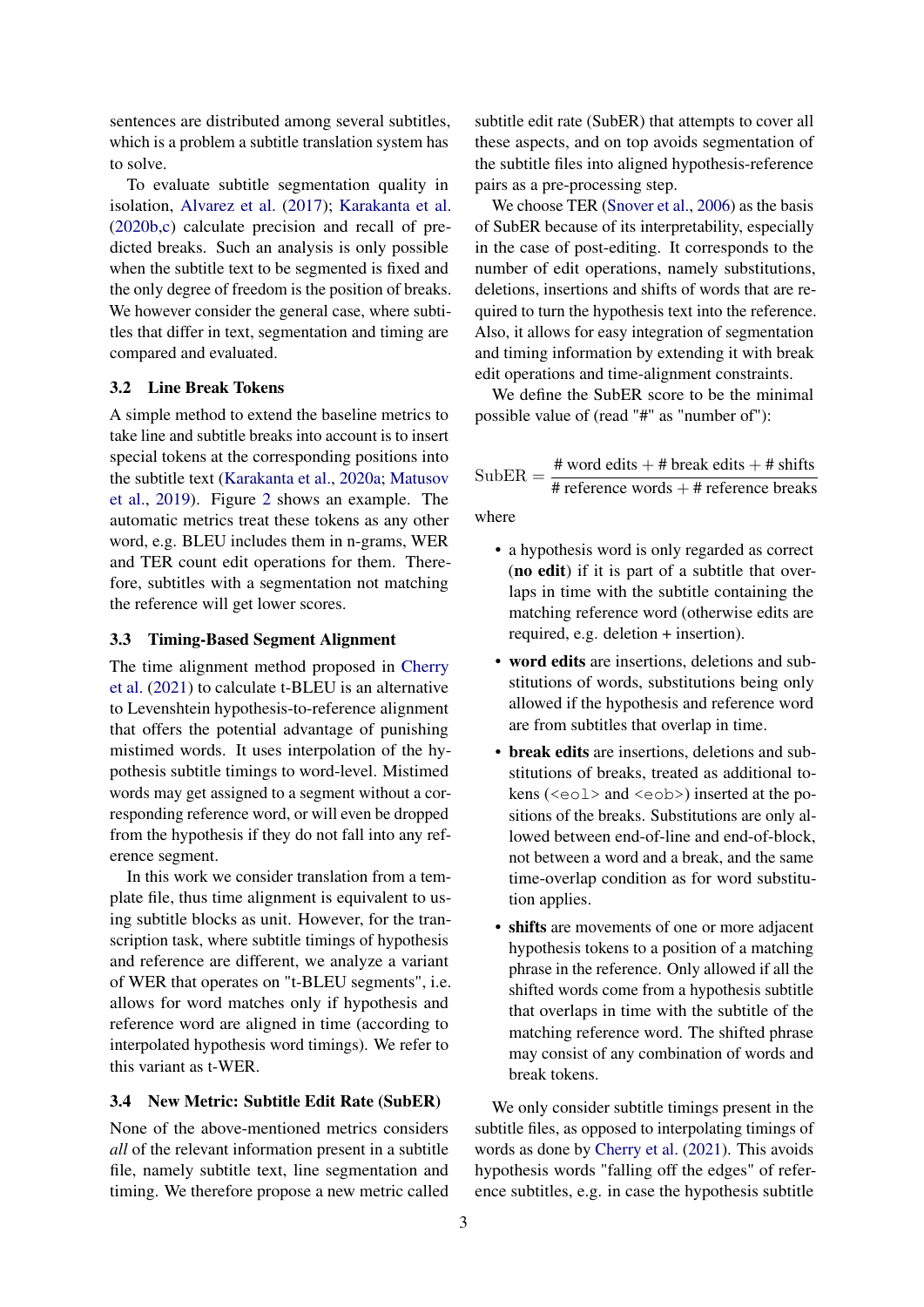```
For the champagne <eol> and brandy you bought me. <eob>
As I recall, the booze put you <eol> to sleep a little prematurely. <eob>
Ladies and gentlemen, <eol> the dance is about to begin. <eob>
```
Figure 2: Example for usage of end-of-line ( $\langle \text{eol}\rangle$ ) and end-of-block tokens ( $\langle \text{eol}\rangle$ ) to represent subtitle formatting. Corresponds to right subtitle from Figure [1.](#page-1-0) Symbols are adopted from [Karakanta et al.](#page-8-8) [\(2020b\)](#page-8-8).

<span id="page-3-1"></span>

Figure 3: Visualization of SubER applied to the subtitles from Figure [1](#page-1-0) (hypothesis left, reference right). Ticks on the axes indicate subtitle block boundaries. Grey areas show regions of time-overlapping reference and hypothesis subtitles. Word matches, substitutions and shifts are allowed only within those areas. Black squares represent word alignments, blue squares represent break token alignments. Red borders mark shifted phrases, red crosses indicate substitutions. 35 reference words (including breaks), 3 insertions, 2 substitutions, 3 shifts lead to a SubER score of  $(3 + 2 + 3)/35 = 22.86\%$ .

starts a fraction of a second early. It also prevents alignment errors originating from the assumption that all words have the same duration.

The time-overlap condition can be thought of as constraining the search space for Levenshteindistance calculation. Figure [3](#page-3-1) visualizes this for the subtitles from Figure [1.](#page-1-0) In the white areas no word matches are allowed, this can be exploited for an efficient implementation. The last two hypothesis subtitles overlap with the last reference subtitle and therefore form a single time-aligned region. The shifted 2-word phrase in the bottom left region is "champagne <eol>", showcasing that words and breaks can be shifted in a single operation. In the center region we see the substitution of "recall" with "remember", the inserted (i.e. unaligned) hypothesis words "it", "was" and "that", and a shift of the line break to a different position. The break substitution in the upper right

region corresponds to the fact that the last block of the right subtitles in Figure [1](#page-1-0) is split into two, i.e. end-of-line is replaced by end-of-block.

#### 3.4.1 Implementation Details

We modify the TER implementation of SacreBLEU [\(Post,](#page-8-12) [2018\)](#page-8-12) to implement SubER. We adopt the approximation of greedily searching for the best shift until no further reduction of the edit distance can be achieved [\(Snover et al.,](#page-9-0) [2006\)](#page-9-0). Break tokens (<eol> and <eob>) are inserted into the input text. String comparisons between hypothesis and reference words are replaced by a function additionally checking the time-overlap condition. To make SubER calculation feasible for large subtitle files we split hypothesis and reference into parts at time positions where both agree that no subtitle is displayed. The number of edit operations is then added up for all parts. By definition this does not affect the metric score, in contrast to e.g. segmenting into sentence vs. subtitle blocks when calculating BLEU (Section [3.1\)](#page-1-2).

## 4 Human Evaluation

To analyze the expressiveness of SubER we conduct a human post-editing experiment on both subtitles automatically generated from audio, as well as automatic translations of subtitle text files. For each of the two post-editing tasks we employ three professional subtitlers with multiple years of experience in the subtitling industry. We evaluate how well automatic metric scores correlate with their post-editing effort and their MT quality judgements.

There exists previous work measuring the productivity gains from post-editing automatic subtitles under the aspect of MT quality [\(Etchegoy](#page-8-13)[hen et al.,](#page-8-13) [2014;](#page-8-13) [Bywood et al.,](#page-8-14) [2017;](#page-8-14) [Koponen](#page-8-15) [et al.,](#page-8-15) [2020\)](#page-8-15) and segmentation quality [\(Álvarez](#page-8-16) [et al.,](#page-8-16) [2016;](#page-8-16) [Alvarez et al.,](#page-8-7) [2017;](#page-8-7) [Matusov et al.,](#page-8-10) [2019\)](#page-8-10), but to the best of our knowledge we conduct the first study with the goal of evaluating an automatic quality metric for subtitling.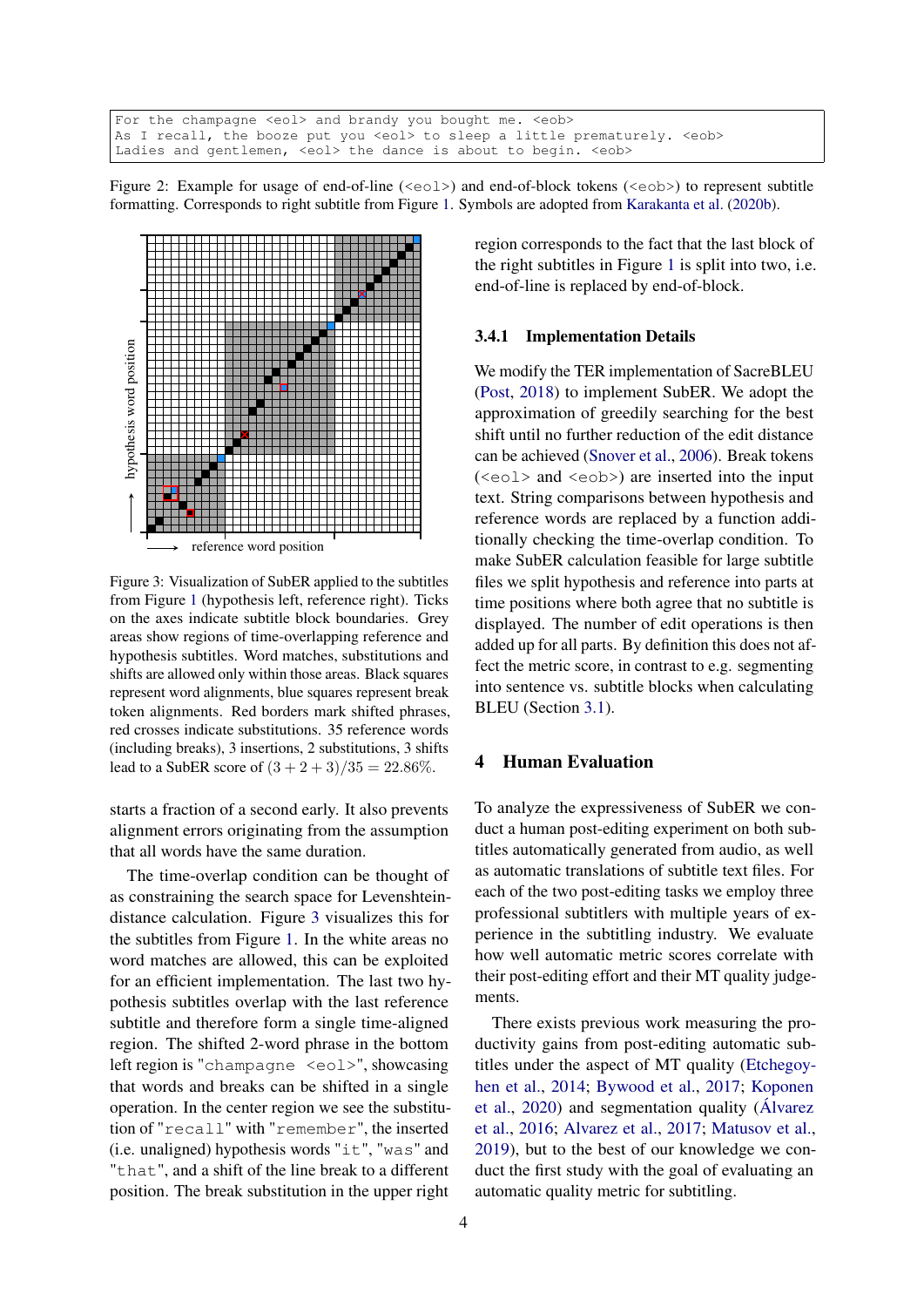### 4.1 Data

We perform our experiment using one episode from each of the following shows:

- *Master of None:* a comedy-drama series
- *Midnight Mass:* a supernatural horror series
- *Peaky Blinders:* an early 20th century British gangster drama

Each of the three videos has a duration of approximately 55 minutes. They are originally in English, for translation we choose Spanish as the target language. We use pre-existing English subtitles as template files for human translation, and also as the reference when scoring automatic transcriptions. Pre-existing Spanish subtitles, which follow the English template, are used as reference for MT output.

To gather data points for which we can compare post-editing effort with automatic scores, we manually split the videos into segments of roughly 1 minute, each containing 15 subtitle blocks and 103 words on average. We keep the first 15 minutes of each video as one large segment where we measure baseline speed of the subtitlers. Excluding these, we end up with 35, 38 and 37 segments for the videos, respectively, amounting to a total of 110 source-target reference subtitle pairs.

# 4.2 Automatic Subtitling Systems

For human post-editing, we create automatic English and Spanish subtitle files. We use several different subtitling systems to obtain evaluation data with a wider variety. The systems differ in ASR/MT, punctuation and segmentation quality.

We create a single automatic English and Spanish subtitle file for each video, each containing segments coming from different automatic subtitling systems. The subtitlers did not know about any of the details on how these files were created to avoid any bias.

#### 4.2.1 Transcription Systems

To create automatic English subtitles from the audio track of the video we use three different systems:

1. A hybrid ASR system, the output of which is punctuated and cased by a bi-directional LSTM model and then split into lines and subtitles using a beam search decoder that combines scores of a neural segmentation model

and hard subtitling constraints, based on the algorithm proposed by [Matusov et al.](#page-8-10) [\(2019\)](#page-8-10);

- 2. same as 1., but without using a neural model for subtitle segmentation;
- 3. an online provider offering automatic transcription in SRT format.

We transcribe an equal number of video segments with each of the three systems and combine them into a single subtitle file which is delivered to the subtitlers for post-editing. The first segment of 15 minutes is not transcribed automatically. Instead, the subtitlers are asked to transcribe it from scratch to measure their baseline productivity.

# 4.2.2 Translation Systems

To create Spanish subtitles we translate the preexisting English subtitles with 5 different systems:

- 1. A Transformer-based MT system, the output of which is split into lines and subtitles using a neural segmentation model and hard subtitling constraints;
- 2. same as 1., but without using a neural model for subtitle segmentation;
- 3. same as 1., but with additional inputs for length control and genre, similarly to the systems proposed in [\(Schioppa et al.,](#page-9-3) [2021;](#page-9-3) [Ma](#page-8-17)[tusov et al.,](#page-8-17) [2020\)](#page-8-17);
- 4. an LSTM-based MT system with lower quality than 1., but also using the neural segmentation model;
- 5. an online provider offering subtitle translation in SRT format.

Also here, we distribute the video segments among the systems such that each system contributes a roughly equal portion of the assembled MT subtitle file delivered to the translators. We extract full sentences from the source subtitle file based on punctuation before translation. The first 15 minute segment of each video is translated directly from the source template without access to MT output to measure baseline productivity of the translators.

# 4.3 Methodology

#### 4.3.1 Productivity Gain Measurement

For both transcription and translation, we ask the subtitlers to measure the time  $t_n$  (in minutes) spent to post-edit each of the 110 video segments. As a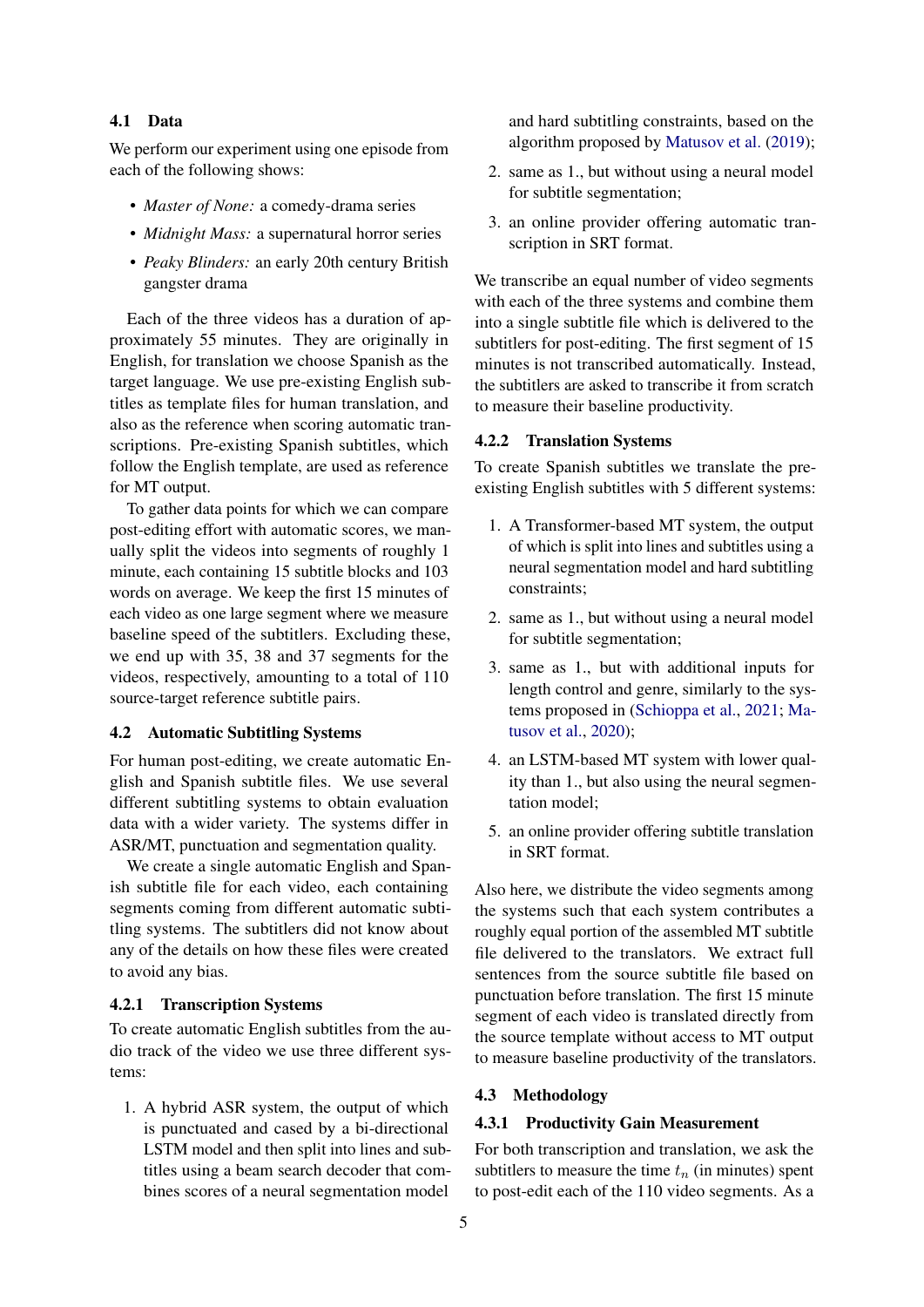measure of post-editing productivity  $P_n$  we compute the number of subtitles  $S_n$  created per minute of work for the  $n$ -th segment:

$$
P_n = \frac{S_n}{t_n} \tag{1}
$$

To make these values comparable between subtitlers we normalize them using the subtitler's baseline speed  $P_{\text{base}}$ . It is computed by averaging the productivity in the first 15-minute segment  $P_1$ , where the subtitlers work from scratch, over all three videos. Finally, we average the normalized productivities across the three subtitlers  $h = 1, 2, 3$ per task to get an average post-editing productivity gain for segment n:

$$
\hat{P}_n = \frac{1}{3} \sum_{h=1}^{3} \frac{P_{n,h}}{P_{\text{base},h}} \tag{2}
$$

To evaluate the expressiveness of a given metric we compute the Spearman's rank correlation coefficient  $r<sub>s</sub>$  between the per-segment metric scores and  $\hat{P}_n$  for all segments of all three videos. We choose Spearman's correlation in favour of Pearson's correlation because subtitle quality varies a lot for different video segments and different systems, and we don't expect the metrics to behave linearly in this range.

#### <span id="page-5-0"></span>4.3.2 Direct Assessment

For the translation task we additionally gather direct assessment scores for each segment. For this we ask the translators to give two scores (referred to as  $U_n$  and  $Q_n$ , respectively) according to the following descriptions:

- 1. "Rate the overall usefulness of the automatically translated subtitles in this segment for post-editing purposes on a scale from 0 (completely useless) to 100 (perfect, not a single change needed)."
- 2. "Rate the overall quality of the automatically translated subtitles in this segment as perceived *by a viewer* on a scale from 0 (completely incomprehensible) to 100 (perfect, completely fluent and accurate). The score should reflect how well the automatic translation conveys the semantics of the original subtitles, and should also reflect how well the translated subtitles are formatted."

These scores are standardized into z-scores by subtracting the average and dividing by the standard deviation of scores per translator. Finally, we

average the z-scores across the three translators to get expected usefulness and quality assessment scores for each segment, which we will refer to as  $\hat{U}_n$  and  $\hat{Q}_n$ , respectively.

#### 4.4 Results

#### 4.4.1 Post-Editing of English Transcription

The baseline productivities  $P_{base}$  of the three subtitlers A, B and C when transcribing the first 15 minutes of each video from scratch are 3.4, 2.8 and 2.7 subtitles per minute of work, respectively. Postediting changes their productivities to 3.9, 2.6 and 3.1 subtitles per minute on average for the other segments, meaning subtitlers A and C work faster when post-editing automatic subtitles, while subtitler B does not benefit from them.

Table [1](#page-6-0) shows the analysis of the correlation between automatic metric scores and productivity gains, calculated for each of the 110 one-minute video segments. Word error rate (WER) can predict the averaged productivity gain  $\hat{P}_n$  with a Spearman's correlation of −0.676. This confirms the natural assumption that the more words the ASR system recognized correctly in a given segment, the less time is necessary for post-editing. Subtitler A's post-editing gains are more predictable than those of the other two subtitlers. This indicates that the subtitlers have different workflows and do not make use of the automatic subtitles with the same consistency.

Row 2 shows that making WER case-sensitive and keeping punctuation marks as part of the words does not improve correlation consistently. Although we believe that casing and punctuation errors harm subtitle quality, these errors might not have a significant impact on post-editing time because correcting them requires changing single characters only. Row 3 shows that extending the original WER definition by simply inserting end-ofline and end-of-block tokens into the text does not lead to improvements either. This can be explained by the fact that the original WER algorithm allows for substitution of break symbols with words. Such substitutions have no meaningful interpretation. Also, it does not support shifts of break symbols, which leads to breaks at wrong positions being punished more than completely missing ones.

Our proposed metric SubER achieves the overall best correlation of  $-0.692$ . We attribute this in part to a proper way of handling segmentation information: without it, as shown in the last row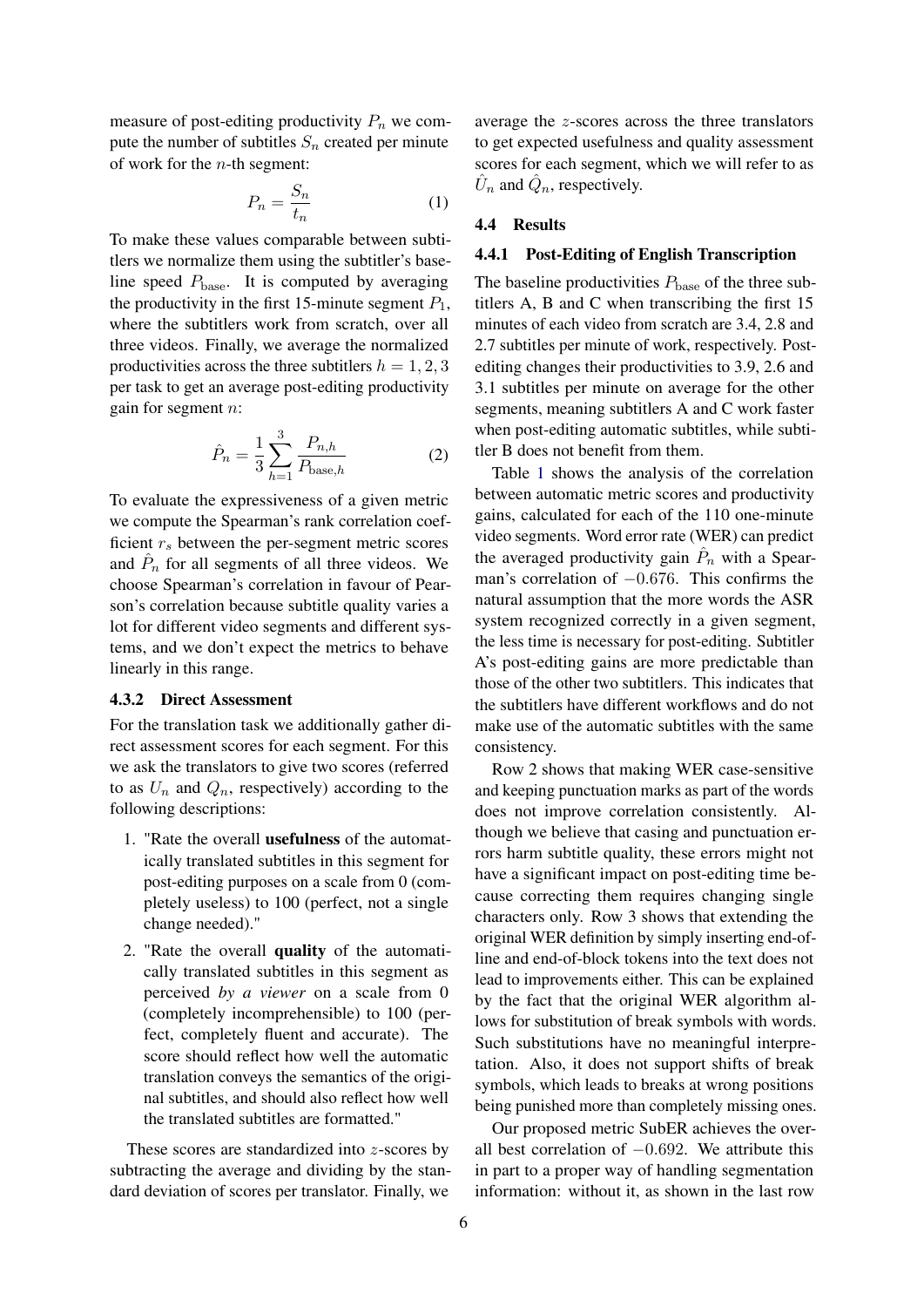<span id="page-6-0"></span>

| <b>Metric</b>  | <b>Subtitler A</b> | <b>Subtitler B</b> | <b>Subtitler C</b> | <b>Combined</b> |  |  |
|----------------|--------------------|--------------------|--------------------|-----------------|--|--|
| <b>WER</b>     | $-0.731$           | $-0.494$           | $-0.499$           | $-0.676$        |  |  |
| + case/punct   | $-0.671$           | $-0.512$           | $-0.509$           | $-0.650$        |  |  |
| + break tokens | $-0.725$           | $-0.494$           | $-0.512$           | $-0.678$        |  |  |
| t-WER          | $-0.661$           | $-0.440$           | $-0.476$           | $-0.625$        |  |  |
| TER-br         | $-0.573$           | $-0.489$           | $-0.434$           | $-0.562$        |  |  |
| SubER (ours)   | $-0.746$           | $-0.506$           | $-0.517$           | $-0.692$        |  |  |
| + case/punct   | $-0.670$           | $-0.507$           | $-0.500$           | $-0.645$        |  |  |
| - break tokens | $-0.741$           | $-0.495$           | $-0.502$           | $-0.682$        |  |  |

Table 1: Spearman's correlation  $r_s$  between automatic metric scores and post-editing productivity gains  $P_n$  on all 110 video segments for the English transcription task. The last column shows correlation to the productivity gain averaged across subtitlers  $\hat{P}_n$ .

of Table [1,](#page-6-0) the correlation is lower. Unfortunately, for the same reasons as for the case of WER, we have to apply SubER to lower-cased text - as it is the default setting for the TER metric - to avoid a drop in correlation.

Correlations for t-WER (see Section [3.3\)](#page-2-0) suggest that a word-level time-alignment using interpolation may result in misalignments which are punished too harsh in comparison to which mistimings are still tolerated by the post-editors. This supports our design choice of using subtitle-level timings for SubER.

Finally, we include TER-br from [Karakanta et al.](#page-8-5)  $(2020a)$  in the results. It is a variant of TER + break tokens where each real word is replaced by a mask token. Given that the metric has no access to the actual words it achieves surprisingly high correlations. This shows that the subtitle formatting defined by the number of subtitle blocks, number of lines and number of words per line is in itself an important feature affecting the post-editing effort.

### 4.4.2 Post-Editing of Spanish Translation

Baseline productivities  $P_{base}$  of the translators D, E and F are 1.9, 1.8 and 1.1 subtitles per minute, respectively. On average, their productivity changes to 1.6, 2.0 and 1.1 when post-editing, meaning only subtitler B gains consistently. Subtitler A is more productive on one of the videos, but slows down significantly for the other two.

Table [2](#page-7-0) shows performances of the different MT metrics. In addition to post-edit effort, we show how well the metrics agree with human judgments of the usefulness and quality (see Section [4.3.2\)](#page-5-0) for each of the 110 one-minute video segments.

Overall, the correlation of productivity gains is much lower than for the transcription task. This can be explained by the fact that a translator has more freedom than a transcriber. The translator's word choices are influenced by clues outside the scope of the translated text, like the style of language and references to other parts of the plot. Sometimes even research is required (e.g. bible verses for *Midnight Mass*). Despite this, the subjectively perceived usefulness  $\hat{U}_n$  of the automatic subtitles for post-editing can be predicted from automatic scores with a Spearman's correlation of up to  $-0.591$ . The quality judgement  $\hat{Q}_n$  shows even higher correlations of up to 0.659.

We compare the baseline MT metrics BLEU and TER when applied to the subtitle block-level vs. the sentence-level. We note that BLEU on subtitlelevel is identical to t-BLEU [\(Cherry et al.,](#page-8-11) [2021\)](#page-8-11) for the considered case of template translation, where timestamps in hypothesis and reference are identical. Overall, BLEU and TER perform similarly. For both, evaluation on subtitle-level outperforms evaluation on sentence-level. This is because the sentence-pairs extracted from the subtitle files preserve no formatting information, while using subtitle blocks as units is sensitive to how words of a sentence are distributed among subtitles after translation, especially in case of word re-ordering.

Extending BLEU and TER with break tokens to take subtitle segmentation into account shows only minor improvements for the subtitle-level, but significantly improves correlations for the sentencelevel. This could be attributed to the extended context after end-of-block tokens that is not available for scoring on subtitle-level. Especially the way "BLEU + break tokens" punishes n-grams that are disrupted by an erroneous line break seems to lead to good results.

Our proposed metric SubER consistently outperforms all considered baseline metrics except for sentence-level BLEU with break tokens, which has a higher correlation for  $\hat{Q}_n$  and for the scores given by subtitler F. For this subtitler we also observe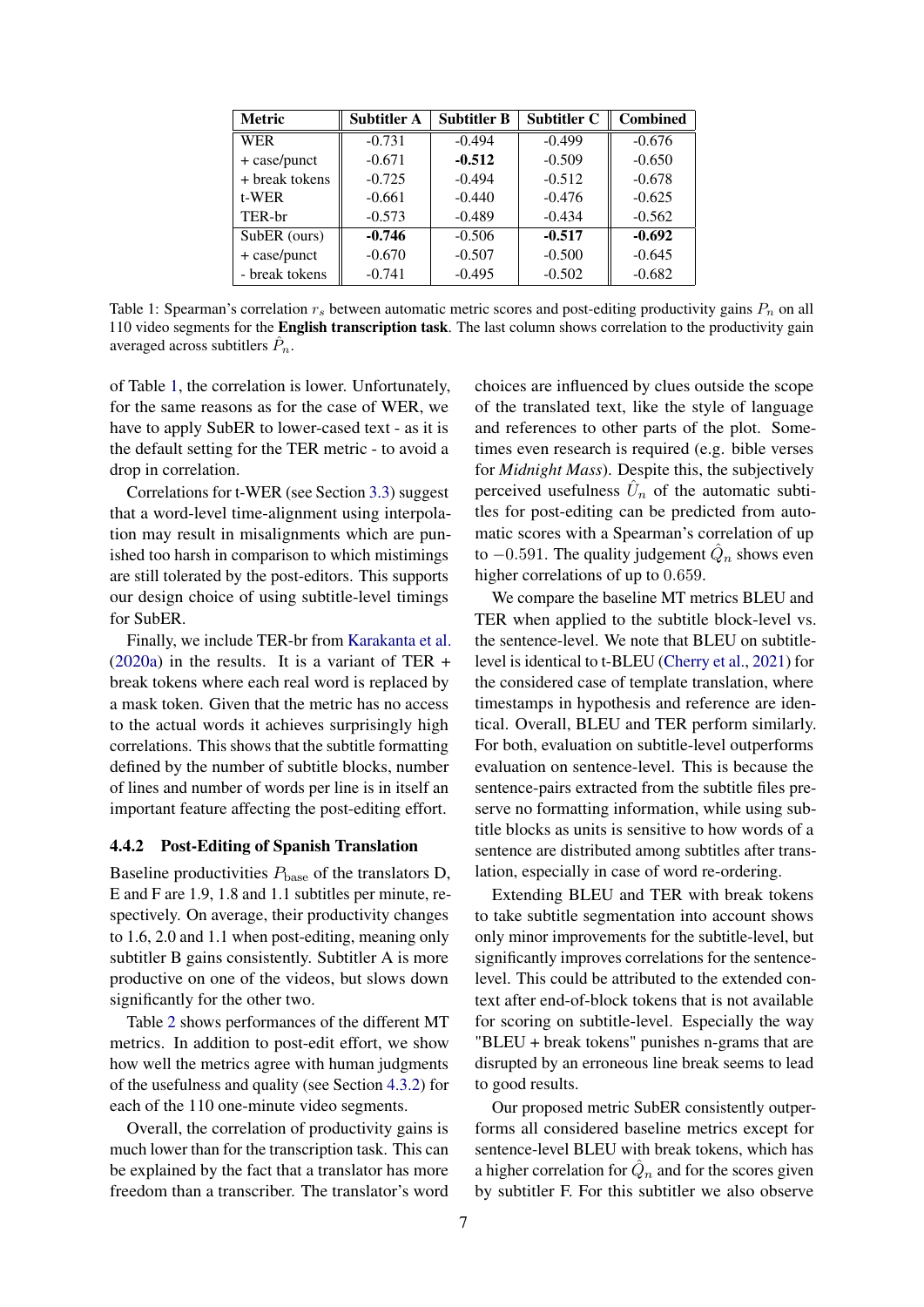<span id="page-7-0"></span>

| <b>Metric</b>         | <b>Subtitler D</b> |         | <b>Subtitler E</b> |         | <b>Subtitler F</b> |         | <b>Combined</b> |         |         |              |             |          |
|-----------------------|--------------------|---------|--------------------|---------|--------------------|---------|-----------------|---------|---------|--------------|-------------|----------|
|                       | $P_n$              | $U_n$   | $Q_n$              | $P_n$   | $U_n$              | $Q_n$   | $P_n$           | $U_n$   | $Q_n$   | $\ddot{P}_n$ | $\hat{U}_n$ | $Q_n$    |
| <b>Subtitle-level</b> |                    |         |                    |         |                    |         |                 |         |         |              |             |          |
| <b>BLEU</b>           | 0.03               | 0.34    | 0.52               | 0.22    | 0.21               | 0.39    | 0.07            | 0.58    | 0.49    | 0.172        | 0.541       | 0.595    |
| + break tokens        | 0.04               | 0.35    | 0.53               | 0.22    | 0.24               | 0.43    | 0.12            | 0.58    | 0.46    | 0.210        | 0.554       | 0.595    |
| <b>TER</b>            | 0.03               | $-0.35$ | $-0.54$            | $-0.22$ | $-0.23$            | $-0.41$ | $-0.11$         | $-0.63$ | $-0.51$ | $-0.182$     | $-0.554$    | $-0.618$ |
| + break tokens        | 0.00               | $-0.36$ | $-0.54$            | $-0.23$ | $-0.24$            | $-0.41$ | $-0.10$         | $-0.61$ | $-0.50$ | $-0.200$     | $-0.558$    | $-0.606$ |
| <b>Sentence-level</b> |                    |         |                    |         |                    |         |                 |         |         |              |             |          |
| <b>BLEU</b>           | $-0.03$            | 0.31    | 0.51               | 0.21    | 0.13               | 0.33    | 0.04            | 0.60    | 0.51    | 0.126        | 0.494       | 0.573    |
| + break tokens        | 0.02               | 0.35    | 0.55               | 0.25    | 0.22               | 0.43    | 0.16            | 0.63    | 0.55    | 0.240        | 0.583       | 0.659    |
| <b>TER</b>            | 0.07               | $-0.32$ | $-0.52$            | $-0.22$ | $-0.14$            | $-0.34$ | $-0.07$         | $-0.59$ | $-0.48$ | $-0.133$     | $-0.484$    | $-0.559$ |
| + break tokens        | 0.00               | $-0.36$ | $-0.55$            | $-0.25$ | $-0.19$            | $-0.38$ | $-0.13$         | $-0.58$ | $-0.45$ | $-0.218$     | $-0.515$    | $-0.574$ |
| chrF                  | $-0.09$            | 0.26    | 0.52               | 0.21    | 0.10               | 0.28    | 0.04            | 0.64    | 0.51    | 0.104        | 0.483       | 0.556    |
| TER-br                | 0.03               | $-0.32$ | $-0.42$            | $-0.11$ | $-0.07$            | $-0.24$ | $-0.13$         | $-0.43$ | $-0.40$ | $-0.137$     | $-0.345$    | $-0.426$ |
| SubER (ours)          | $-0.06$            | $-0.38$ | $-0.57$            | $-0.27$ | $-0.28$            | $-0.47$ | $-0.16$         | $-0.61$ | $-0.52$ | $-0.274$     | $-0.591$    | $-0.651$ |
| $+$ case/punct        | 0.00               | $-0.36$ | $-0.56$            | $-0.25$ | $-0.23$            | $-0.42$ | $-0.15$         | $-0.61$ | $-0.49$ | $-0.237$     | $-0.554$    | $-0.612$ |
| - break tokens        | 0.02               | $-0.34$ | $-0.54$            | $-0.24$ | $-0.25$            | $-0.44$ | $-0.11$         | $-0.65$ | $-0.55$ | $-0.197$     | $-0.572$    | $-0.645$ |

Table 2: Spearman's correlation  $r_s$  between automatic metric scores and  $P_n$ ,  $U_n$  and  $Q_n$  on all 110 video segments for the English→Spanish translation task.  $P_n$  are segment-wise productivity gains from post-editing measured in subtitles per minute of work.  $U_n$  and  $Q_n$  are segment-wise usefulness and quality scores, respectively, which the subtitlers assigned to the automatically generated subtitle segments.

that calculating SubER without break tokens improves results. In fact, subtitler F stated that moving around text is not a taxing procedure for him as he is very proficient with keyboard commands. For the other subtitlers, break tokens as part of the metric are shown to have a clear positive effect.

#### 4.4.3 System-level Results

For both transcription and translation we have a pair of systems which differ only in subtitle segmentation (systems 1 and 2). We expect the system using a neural segmentation model to perform better overall. By definition, WER cannot distinguish between the transcription systems, scores for both are 40.6, 14.2 and 29.5  $(\%)$  for the three videos *Master of None*, *Midnight Mass* and *Peaky Blinders*, respectively. (High WER on *Master of None* is caused by colloquial and mumbling speech.) SubER scores for system 1 are 46.4, 20.3 and 33.1, for system 2 they are 47.3, 22.1 and 34.7. This means, for all videos SubER scores are able to reflect the better segmentation quality of system 1.

The same is true for translation: sentence-level BLEU scores are the same for systems 1 and 2, namely 18.9, 26.7 and 37.9 for the three videos. SubER scores for the system with neural segmentation are 65.1, 56.5 and 41.8, whereas the system without it gets worse scores of 67.4, 60.5 and 46.9.

# 5 Release of Code

We release the code to calculate the SubER metric as part of an open-source subtitle evaluation

toolkit<sup>[2](#page-7-1)</sup> to encourage its use in the research community as well as the media industry and to further promote research of automatic subtitling systems.

In addition to SubER, the toolkit implements all baseline metrics used in Table [1](#page-6-0) and [2,](#page-7-0) as well as t-BLEU [\(Cherry et al.,](#page-8-11) [2021\)](#page-8-11). This includes implementations of hypothesis to reference alignment via the Levenshtein algorithm (Section [3.1\)](#page-1-2) or via interpolated word timings (Section [3.3\)](#page-2-0). We use the JiWER<sup>[3](#page-7-2)</sup> Python package for word error rate calculations and SacreBLEU [\(Post,](#page-8-12) [2018\)](#page-8-12) to compute BLEU, TER and chrF values.

All metrics can be calculated directly from SRT input files. Support for other subtitle file formats will be added on demand.

## 6 Conclusion

In this work, we proposed SubER – a novel metric for evaluating quality of automatically generated intralingual and interlingual subtitles. The metric is based on edit distance with shifts, but considers not only the automatically transcribed or translated text, but also subtitle timing and line segmentation information. It can be used to compare an automatically generated subtitle file to a human-generated one even if the two files contain a different number of subtitles with different timings.

A thorough evaluation by professional subtitlers confirmed that SubER correlates well with their transcription post-editing effort and direct assessment scores of translations. In most cases, SubER

<span id="page-7-1"></span><sup>2</sup><https://github.com/apptek/SubER>

<span id="page-7-2"></span><sup>3</sup><https://github.com/jitsi/jiwer>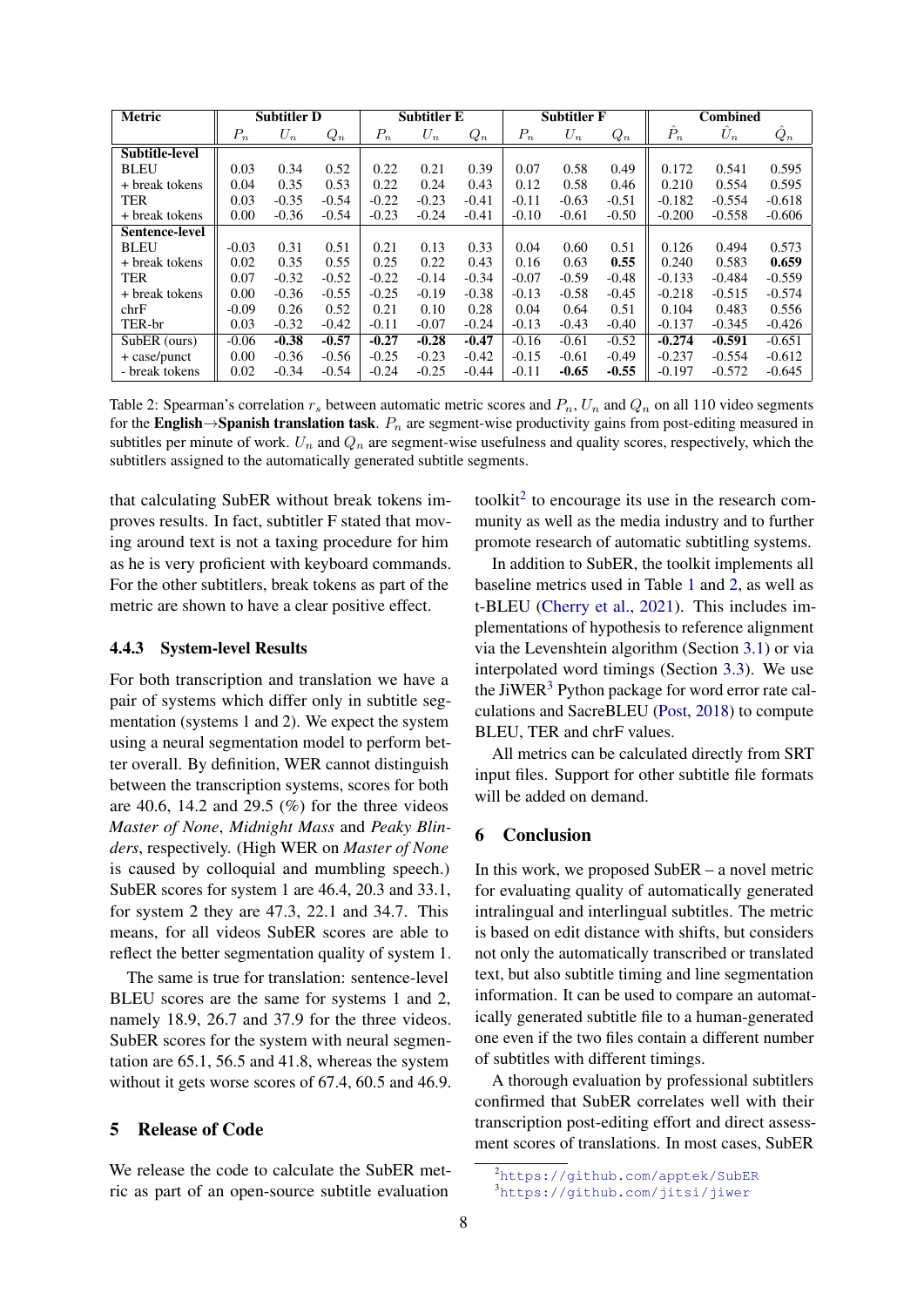shows highest correlation as compared to metrics that evaluate either the quality of the text alone, or use different approaches to integrate subtitle timing and segmentation information.

The source code for SubER will be publicly released for the benefit of speech recognition and speech translation research communities, as well as the media and entertainment industry.

#### References

- <span id="page-8-16"></span>Aitor Álvarez, Marina Balenciaga, Arantza del Pozo, Haritz Arzelus, Anna Matamala, and Carlos-D. Martínez-Hinarejos. 2016. [Impact of automatic](https://aclanthology.org/L16-1487) [segmentation on the quality, productivity and self](https://aclanthology.org/L16-1487)[reported post-editing effort of intralingual subtitles.](https://aclanthology.org/L16-1487) In *Proceedings of the Tenth International Conference on Language Resources and Evaluation (LREC'16)*, pages 3049–3053, Portorož, Slovenia. European Language Resources Association (ELRA).
- <span id="page-8-7"></span>Aitor Alvarez, Carlos-D Martínez-Hinarejos, Haritz Arzelus, Marina Balenciaga, and Arantza del Pozo. 2017. [Improving the automatic segmentation of sub](https://riunet.upv.es/bitstream/handle/10251/104008/Improving_the_Automatic_Segmentation_of_Subtitles.pdf)[titles through conditional random field.](https://riunet.upv.es/bitstream/handle/10251/104008/Improving_the_Automatic_Segmentation_of_Subtitles.pdf) *Speech Communication*, 88:83–95.
- <span id="page-8-14"></span>Lindsay Bywood, Panayota Georgakopoulou, and Thierry Etchegoyhen. 2017. [Embracing the threat:](https://westminsterresearch.westminster.ac.uk/download/9a38cde4c5b97fdc82bb0f267bdd136e7a7610d2a08b9e25bf6c952e71f71399/191070/Bywood%20et%20al.%20OK.pdf) [machine translation as a solution for subtitling.](https://westminsterresearch.westminster.ac.uk/download/9a38cde4c5b97fdc82bb0f267bdd136e7a7610d2a08b9e25bf6c952e71f71399/191070/Bywood%20et%20al.%20OK.pdf) *Perspectives*, 25(3):492–508.
- <span id="page-8-11"></span>Colin Cherry, Naveen Arivazhagan, Dirk Padfield, and Maxim Krikun. 2021. [Subtitle translation as markup](https://www.isca-speech.org/archive/pdfs/interspeech_2021/cherry21_interspeech.pdf) [translation.](https://www.isca-speech.org/archive/pdfs/interspeech_2021/cherry21_interspeech.pdf) *Proc. Interspeech 2021*, pages 2237– 2241.
- <span id="page-8-13"></span>Thierry Etchegoyhen, Lindsay Bywood, Mark Fishel, Panayota Georgakopoulou, Jie Jiang, Gerard van Loenhout, Arantza del Pozo, Mirjam Sepesy Maučec, Anja Turner, and Martin Volk. 2014. [Machine trans](http://www.lrec-conf.org/proceedings/lrec2014/pdf/463_Paper.pdf)[lation for subtitling: A large-scale evaluation.](http://www.lrec-conf.org/proceedings/lrec2014/pdf/463_Paper.pdf) In *Proceedings of the Ninth International Conference on Language Resources and Evaluation (LREC'14)*, pages 46–53, Reykjavik, Iceland. European Language Resources Association (ELRA).
- <span id="page-8-5"></span>Alina Karakanta, Matteo Negri, and Marco Turchi. 2020a. [Is 42 the answer to everything in subtitling](https://doi.org/10.18653/v1/2020.iwslt-1.26)[oriented speech translation?](https://doi.org/10.18653/v1/2020.iwslt-1.26) In *Proceedings of the 17th International Conference on Spoken Language Translation*, pages 209–219, Online. Association for Computational Linguistics.
- <span id="page-8-8"></span>Alina Karakanta, Matteo Negri, and Marco Turchi. 2020b. [MuST-cinema: a speech-to-subtitles corpus.](https://aclanthology.org/2020.lrec-1.460) In *Proceedings of the 12th Language Resources and Evaluation Conference*, pages 3727–3734, Marseille, France. European Language Resources Association.
- <span id="page-8-9"></span>Alina Karakanta, Matteo Negri, and Marco Turchi. 2020c. [Point break: Surfing heterogeneous data for](http://ceur-ws.org/Vol-2769/paper_78.pdf) [subtitle segmentation.](http://ceur-ws.org/Vol-2769/paper_78.pdf) In *CLiC-it*.
- <span id="page-8-15"></span>Maarit Koponen, Umut Sulubacak, Kaisa Vitikainen, and Jörg Tiedemann. 2020. [MT for subtitling: User](https://aclanthology.org/2020.eamt-1.13) [evaluation of post-editing productivity.](https://aclanthology.org/2020.eamt-1.13) In *Proceedings of the 22nd Annual Conference of the European Association for Machine Translation*, pages 115–124, Lisboa, Portugal. European Association for Machine Translation.
- <span id="page-8-6"></span>Evgeny Matusov, Gregor Leusch, Oliver Bender, and Hermann Ney. 2005. [Evaluating machine translation](https://aclanthology.org/2006.iwslt-papers.1) [output with automatic sentence segmentation. In](https://aclanthology.org/2006.iwslt-papers.1) *Proceedings of the Second International Workshop on Spoken Language Translation*, Pittsburgh, Pennsylvania, USA.
- <span id="page-8-10"></span>Evgeny Matusov, Patr[ick Wilken, and Yota Geor](https://doi.org/10.18653/v1/W19-5209)[gakopoulou. 2019.](https://doi.org/10.18653/v1/W19-5209) Customizing neural machine translation for subtitling. In *Proceedings of the Fourth Conference on Machine Translation (Volume 1: Research Papers)*, pages 82–93, Florence, Italy. Association for Computational Linguistics.
- <span id="page-8-17"></span>Evgeny M[atusov, Patrick Wilken, and Christian Herold.](https://aclanthology.org/2020.amta-user.10) 2020. [Flexible customization of a single neural](https://aclanthology.org/2020.amta-user.10) [machine translat](https://aclanthology.org/2020.amta-user.10)ion system with multi-dimensional metadata inputs. In *Proceedings of the 14th Conference of the Association for Machine Translation in the Americas (Volume 2: User Track)*, pages 204– 216, Virtual. Association for Machine Translation in the Americas.
- <span id="page-8-0"></span>K[ishore Papineni, Salim Roukos, Todd Ward, and Wei-](https://doi.org/10.3115/1073083.1073135)Jing Zhu. 2002. Bleu: a method for automatic evaluation of machine translation. In *Proceedings of the 40th Annual Meeting of the Association for Computational Linguistics*, pages 311–318, Philadelphia, Pennsylvania, USA. Association for Computational Linguistics.
- <span id="page-8-4"></span><span id="page-8-1"></span>J. [Pedersen. 2017.](https://www.jostrans.org/issue28/art_pedersen.pdf) The FAR model: assessing quality in interlingual subtitling. In *Journal of Specialized Translation*, volum[e 18, pages 210–229.](https://doi.org/10.18653/v1/W15-3049)
- Maja Popović. 2015. chrF: character n-gram F-score for automatic MT evaluation. In *Proceedings of the Tenth Workshop on Statistical Machine Translation*, pages 392–395, Lisbon, Portugal. Association for Computationa[l Linguistics.](https://doi.org/10.18653/v1/W18-6319)
- <span id="page-8-12"></span>M[att Post](https://doi.org/10.18653/v1/W18-6319). 2018. A call for clarity in reporting BLEU scores. In *Proceedings of the Third Conference on Machine Translation: Research Papers*, pages 186– 191, Brussels, Belgium. Association for Computational Linguistics.
- <span id="page-8-2"></span>Ri[cardo Rei,](https://doi.org/10.18653/v1/2020.emnlp-main.213) Craig Stewart, Ana C Farinha, and Alon Lavie. 2020. COMET: A neural framework for MT evaluation. In *Proceedings of the 2020 Conference on Empirical Methods in Natural Language Processing (EMNLP)*, pages 2685–2702, Online. Association for Computational Linguistics.
- <span id="page-8-3"></span>P. [Romero](https://lans-tts.uantwerpen.be/index.php/LANS-TTS/article/view/438)-Fresco and F. Pöchhacker. 2017. Quality assessment in interlingual live subtitling: The NTR model. In *Linguistica Antverpiensia, New Series:*